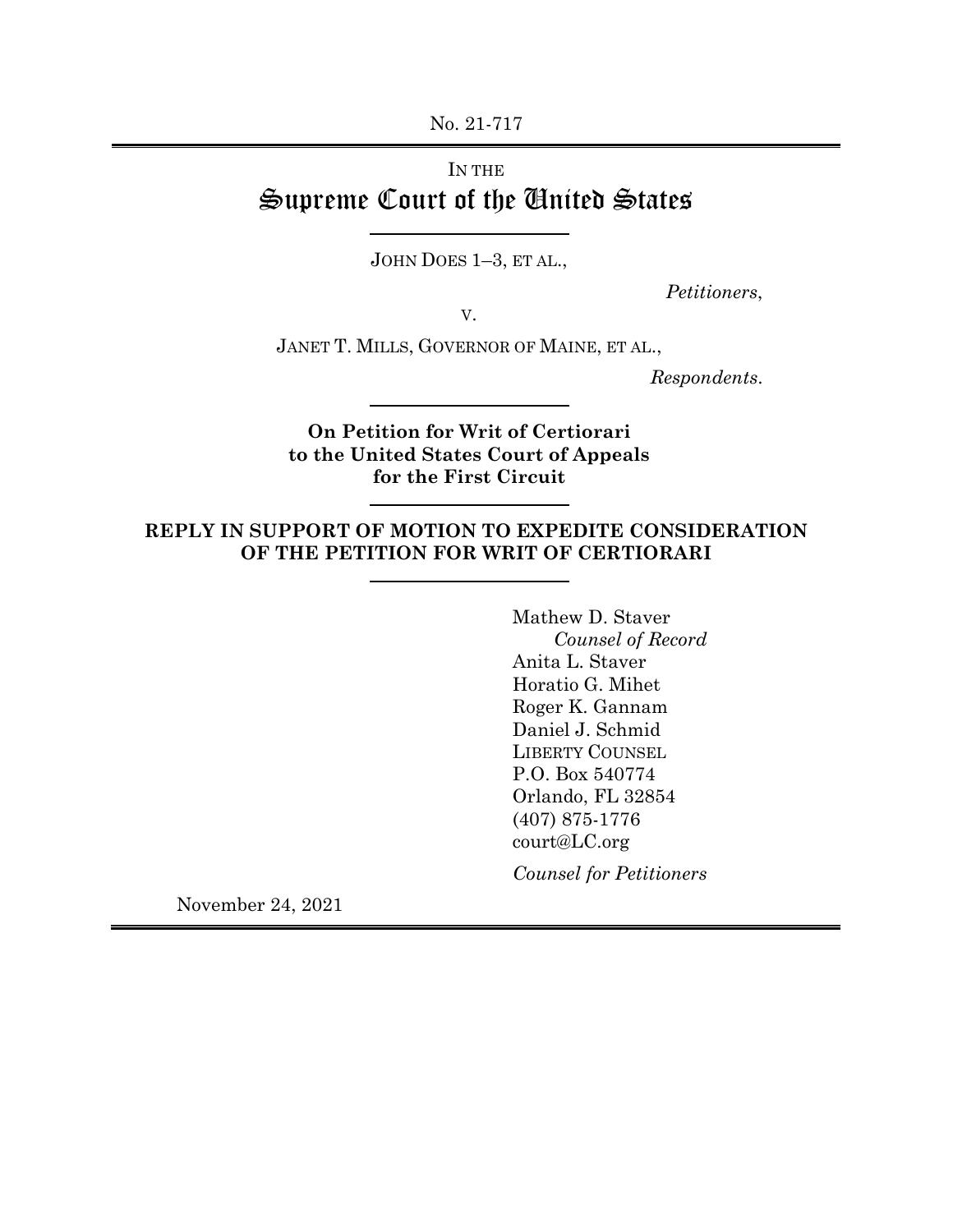### **INTRODUCTION**

The State and Provider Respondents not only oppose the Court's expedited review of the Petition, but they also seek to delay it.<sup>1</sup> (State Resp'ts' Resp. to Pet'rs' Mot. to Expedite; State Resp'ts' Mot. for Extension; Provider Resp'ts' Resp. to Pet'rs' Mot. to Expedite; Provider Resp'ts' Mot. for Extension.) Although the Court has denied their motions for extension of time to respond to the Petition, Respondents still oppose the Court's expedited review. Contrary to the Court's holdings, Respondents essentially contend that Petitioners' months-long suffering of irreparable First Amendment injury represents no urgency. As Justice Gorsuch explained, however, "[e]ven if the Constitution has taken a holiday during this pandemic, it cannot become a sabbatical. . . . [C]ourts must resume applying the Free Exercise Clause." *Roman Catholic Diocese of Brooklyn v. Cuomo*, 141 S. Ct. 63, 70 (2020) (Gorsuch, J., concurring). While there may be no place like home for the holidays, Respondents go back to work when they are over, while most Petitioners likely cannot—without violating their consciences or obtaining expedited relief from this Court. "Their plight is [still] worthy of [the Court's] attention." (Pet. App. 11a.)

<sup>1</sup> Respondent Northern Light Health Foundation has not responded to Petitioners' Motion to Expedite or moved for an extension of time to file it response to the Petition. Thus, as used herein, and unless otherwise indicated, the term "Respondents" refers only to the "State Respondents" and "Provider Respondents" as they identify themselves in their respective motions for extension of time and responses to Petitioners' Motion to Expedite.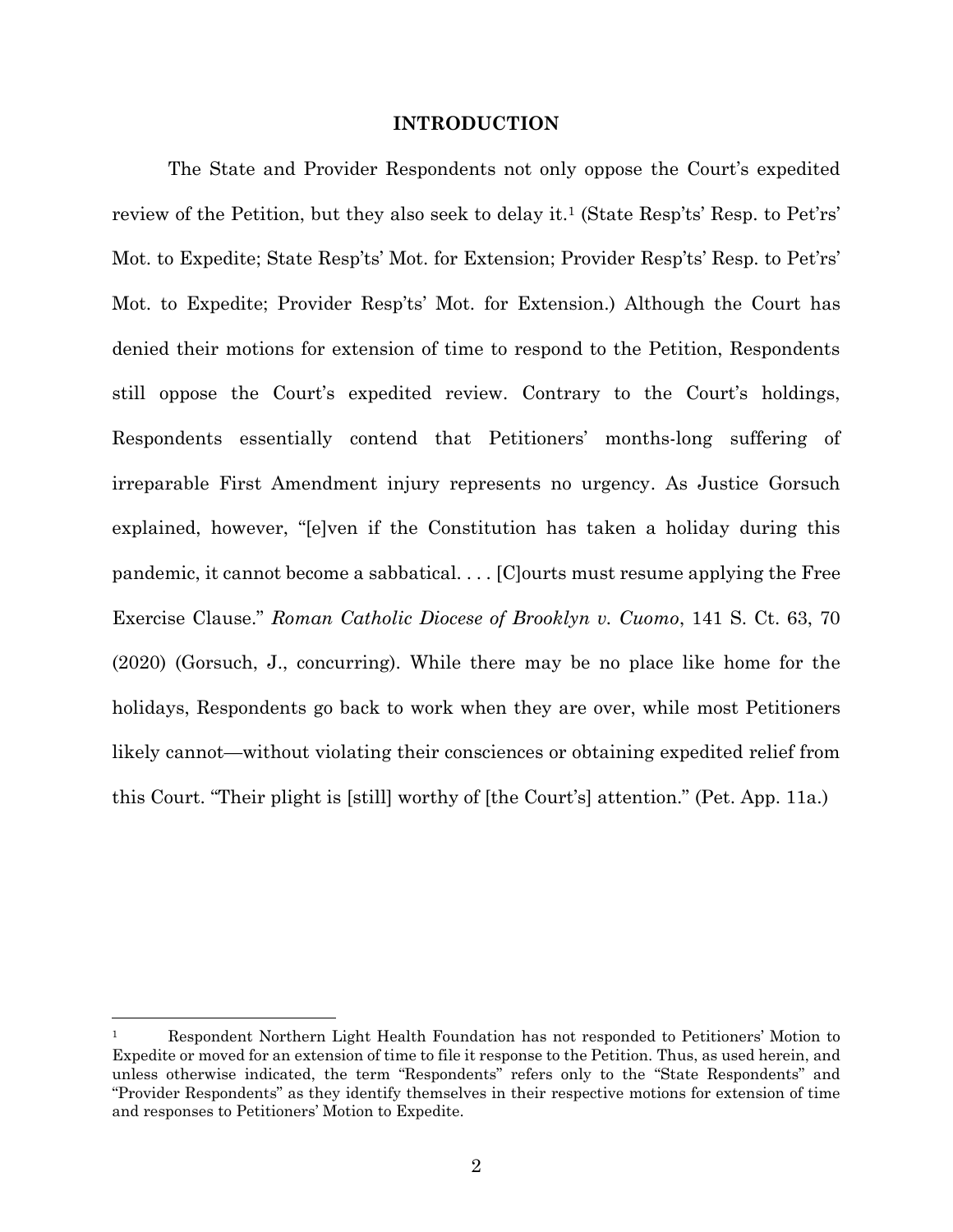### **ARGUMENT**

# **I. PETITIONERS' CONTINUING IRREPARABLE FIRST AMENDMENT INJURIES MAKE THEIR PETITION URGENT AS A MATTER OF LAW.**

The Governor contends expedited review should be denied because "there is no current exigency" and because "circumstances today are less urgent than when this Court denied their emergency application for a writ of injunction." (State Resp. 4–5.) Provider Respondents similarly protest that there is no rush. (Provider Resp. 6–7.) But the Court has instructed time and again that claimants "are irreparably harmed by the loss of free exercise rights *for even minimal periods of time." Tandon v. Newsom*, 141 S. Ct.1294, 1297 (2021) (emphasis added). Indeed, "[t]here can be no question that the challenged [mandate], if enforced, will cause irreparable harm." *Roman Catholic Diocese*, 141 S. Ct. at 67. The Governor's unconstitutional vaccine mandate and the employer Respondents' complicit denial of Title VII accommodations are worse than mere threats to happy holidays. As Justice Gorsuch already observed, "[t]his case presents an important constitutional question, a serious error, *and an irreparable injury*." (Pet. App. 11a (emphasis added).) Petitioners suffer irreparable injury each day the Governor's vaccine mandate remains in place. The Court should reject Respondents' rationalizations for Petitioners' continuing irreparable harm and grant expedited review of the Petition.

## **II. THE GOVERNOR'S FINAL RULE DOES NOT MOOT PETITIONERS' CHALLENGES.**

The Court should reject Respondents' contentions that Petitioners' challenges are moot. (State Resp. 1, 6–7; Provider Resp. 1, 6–7.) Respondents previously, in response to Petitioners' application for an emergency writ of injunction, contended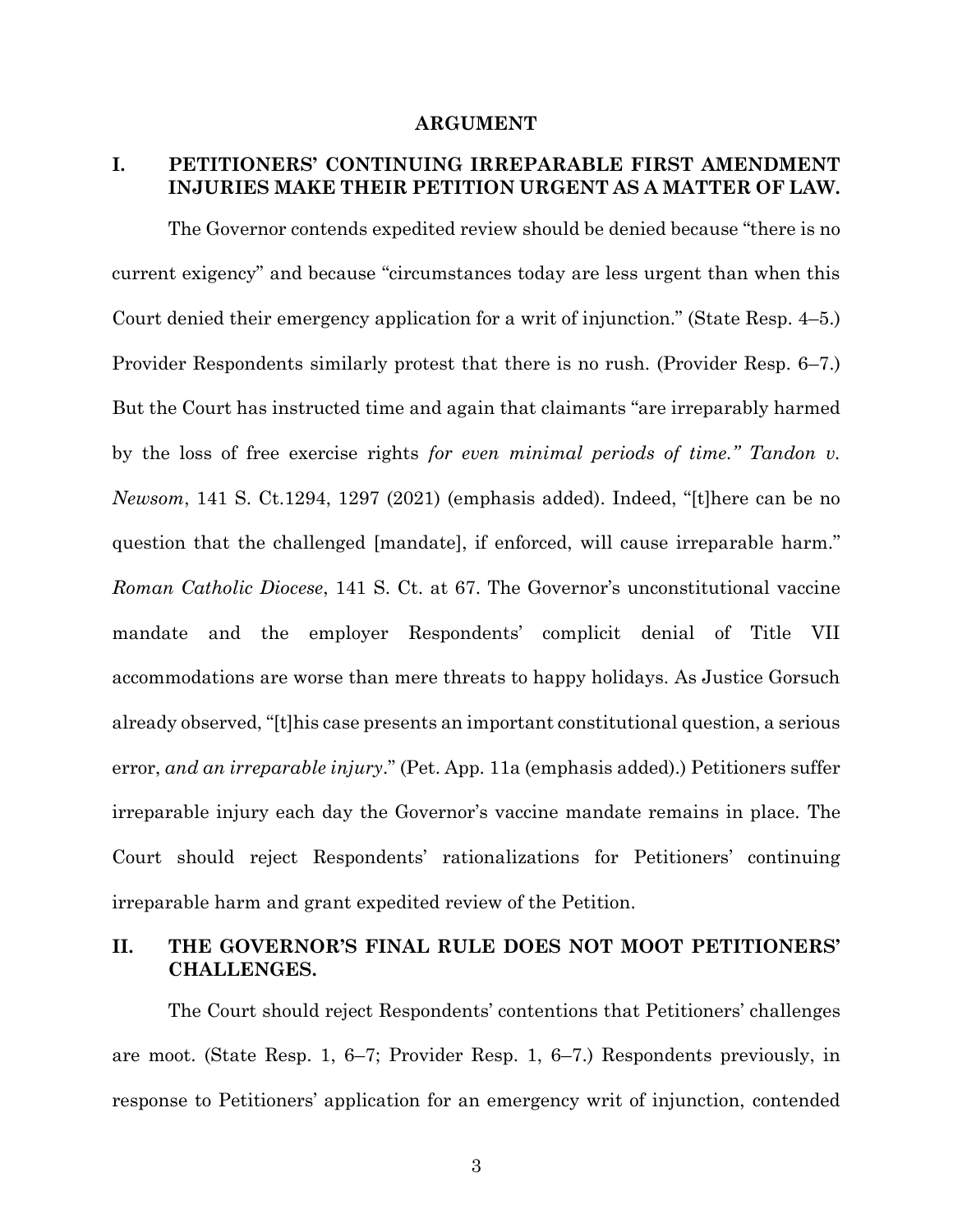that Petitioners suffered no irreparable harm and could not yet bring their claims because no adverse action had been taken against them. (State Resp'ts' Opp'n, No. 21A90, at 34–35; Provider Resp'ts' Opp'n, No. 21A90, at 8–11.) So, according to Respondents, Petitioners were then too early and are now too late. The law does not countenance Respondents' attempts to evade review of their unconstitutional scheme.

## **A. Employee Petitioners are suffering the same injuries under the modified rule as they did under the original rule.**

State Respondents contend Petitioners' claims are moot because the emergency rule that imposed the COVID-19 vaccine mandate on healthcare workers in Maine, including Petitioners, is no longer in effect and has been replaced by a final rule. (State Resp. 3.) But, as State Respondents concede, the Final Rule imposes precisely the same vaccine mandate on almost all Petitioners, requiring "employees, licensed practitioners, students, trainees, volunteers, and persons providing patient care or other services" at a "designated healthcare facility" to accept and receive a COVID-19 vaccine. (State Resp. 3 n.4.) To be sure, all employee Petitioners (except for Jane Doe 6, who works for John Doe 1; *see* Part II.B, *infra*) have now been fired for exercising their sincerely held religious beliefs. It began with Jane Doe 2, who was fired on August 23—two months prior to the Governor's October 29 deadline. (Pet. 14–15.) The other employee Petitioners (except Jane Doe 6) were fired after the October 29 deadline. As to them, the mandate they challenge merely lost its "emergency" label.

Maine's modification of the emergency rule—which changed nothing for the employee Petitioners who worked for Provider Respondents and provides no remedy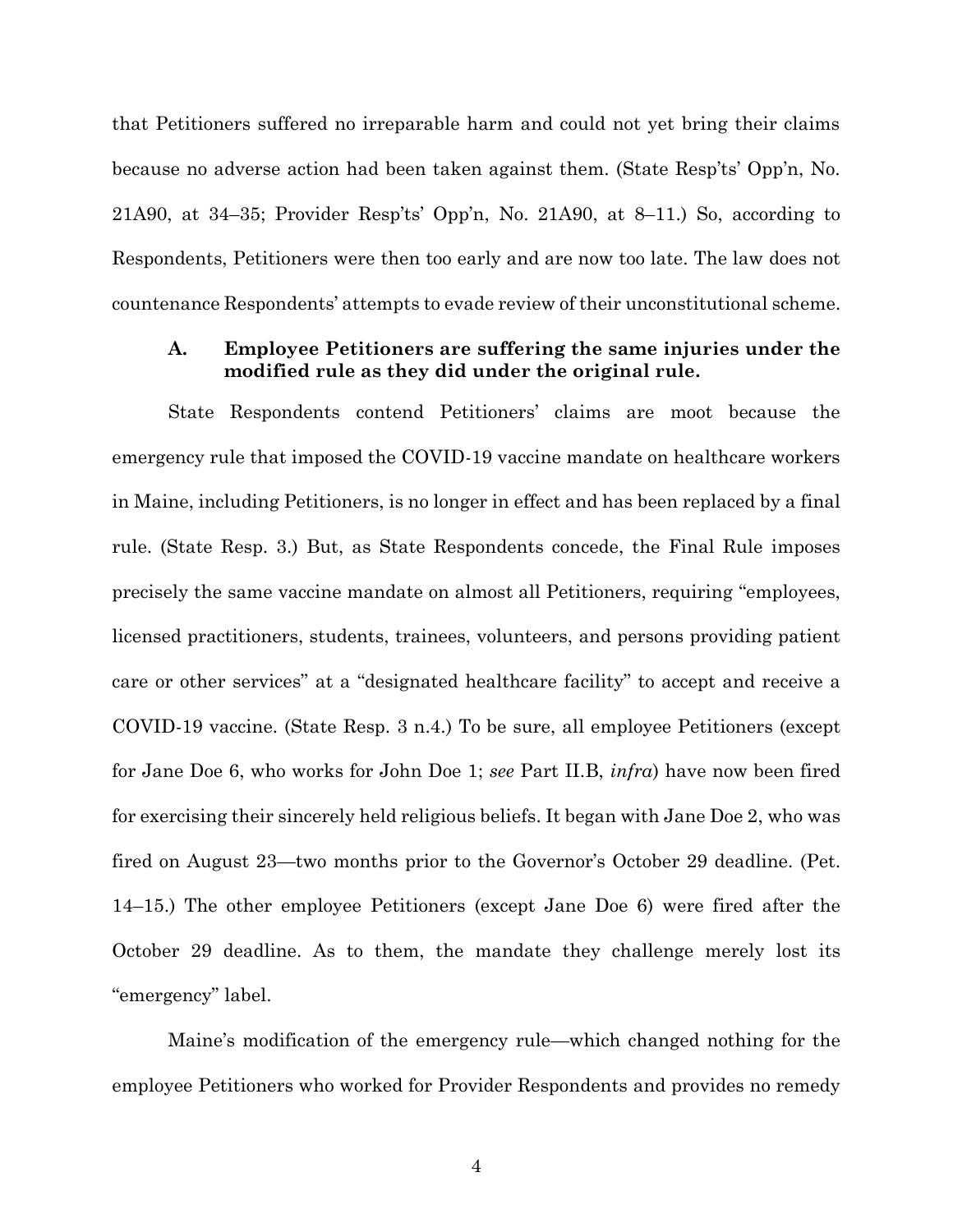for their terminations—matters not to the justiciability of Petitioners' claims. The changed rule is already being enforced against them, and their as-applied First Amendment challenges to the vaccine mandate remain alive and well. (*See* Dist. Ct. Doc. 1, V. Compl.,  $\P\P$  122–139.) Courts "confronted with an as-applied challenge... examine the facts of the case before [it] exclusively, and not any set of hypothetical facts under which the statute might be unconstitutional." *Hegwood v. City of Eau Claire*, 676 F.3d 600, 603 (7th Cir. 2012). And, "amendments to the [challenged regulation] do not moot . . . as-applied challenges to the original." *Green v. City of Raleigh*, 523 F.3d 293, 300 (4th Cir. 2008); *see also Nextel West Corp. v. Unity Twp.*, 282 F.3d 257, 263 (3d Cir. 2002) ("[A]lthough facial challenges were mooted by the amendment, the as-applied challenges were not moot because relief was still available for these claims, which the amendment had not redressed."); *id.* at 263 n.5 (noting declaratory and injunctive relief still available for as-applied challenges even after amendment to challenged regulation). Petitioners' claims before this Court which involve important First Amendment questions and irreparable injury continuing each day—are not moot and are worthy of expedited consideration.

# **B. The claims of Petitioners John Doe 1 and Jane Doe 6 are not moot because the Governor retains the authority to reinstate the vaccine mandate on John Doe 1's practice at any time.**

It is true that the modified vaccine mandate rule does not cover dental practices, including John Doe 1's practice, where Jane Doe 6 works. (V. Compl., ¶¶ 15–16.) So, while John Doe 1 was originally faced with the shuttering of his practice for his commitment to operating it in accordance with his sincerely held religious beliefs, which includes honoring the sincerely held religious beliefs of his

5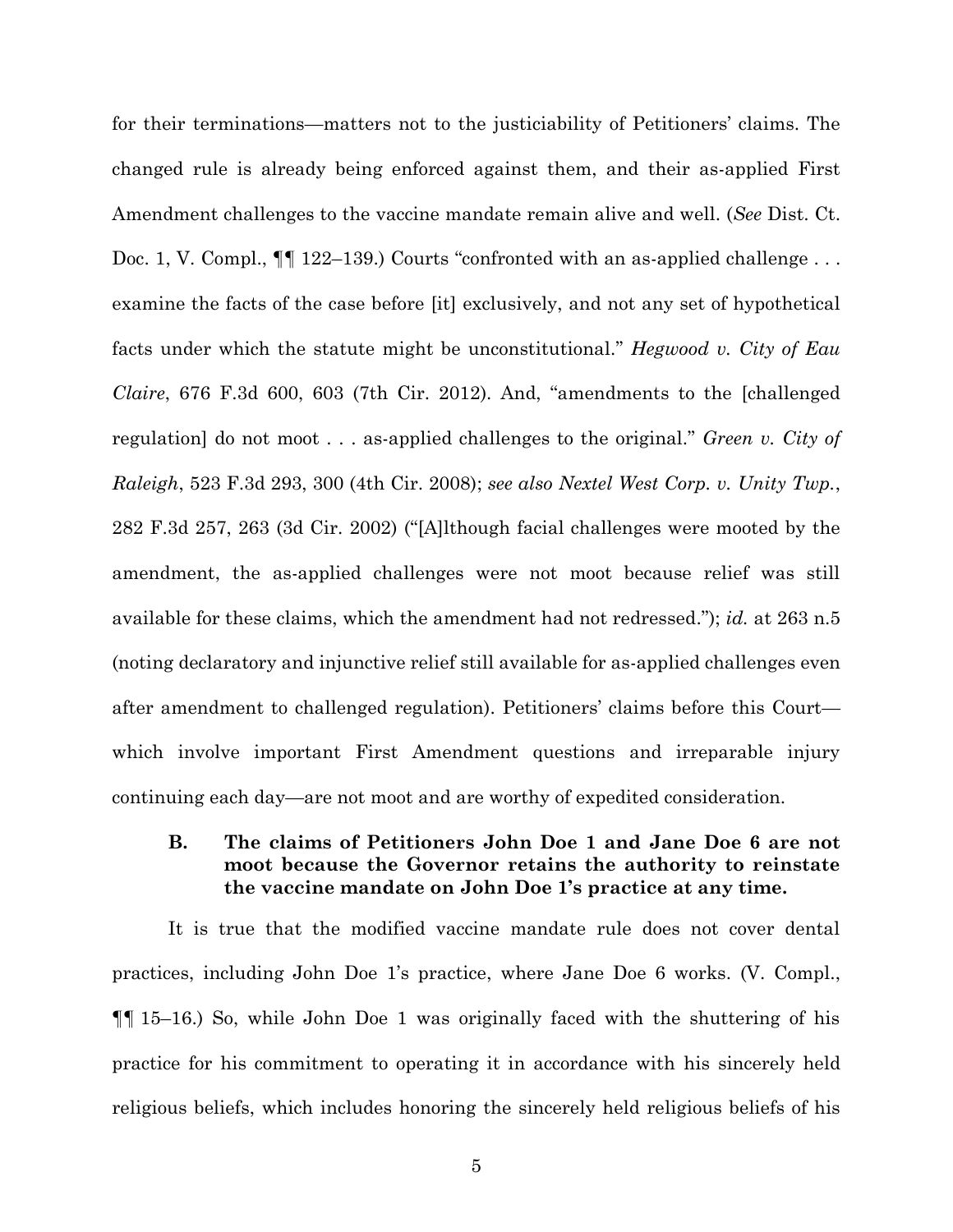employees like Jane Doe 6, the modified rule gives them some reprieve. But the modification does nothing to the justiciability of their claims.

As the Court made clear in *Tandon*, "even if the government withdraws or modifies a COVID restriction in the course of litigation, that does not necessarily moot the case." 141 S. Ct. at 1297. The reason is simple: "litigants otherwise entitled to emergency injunctive relief remain entitled to such relief where the applicants 'remain under a constant threat' that government officials will use their power to reinstate the challenged restrictions." *Id.* (quoting *Roman Catholic Diocese*, 141 S. Ct. at 68). Where—as here—the Governor has regularly modified her COVID-19 restrictions, and the changes occurred "before judicial relief can be obtained," "[i]t is clear the matter is not moot." *Roman Catholic Diocese*, 141 S. Ct. at 68. Put simply, given the ever-changing nature of Maine's COVID-19 restrictions, "there is no reason why [Petitioners] should bear the risk of suffering further irreparable harm in the event of another reclassification." *Id.* at 68–69.

### **CONCLUSION**

Because Petitioners are suffering irreparable constitutional injury each day the Governor's vaccine mandate remains in place, and because the matter still involves "an important constitutional question, a serious error, and an irreparable injury" (Pet. App. 11a), the Court should grant expedited review of the Petition and quickly reach the merits of Petitioners' claims.